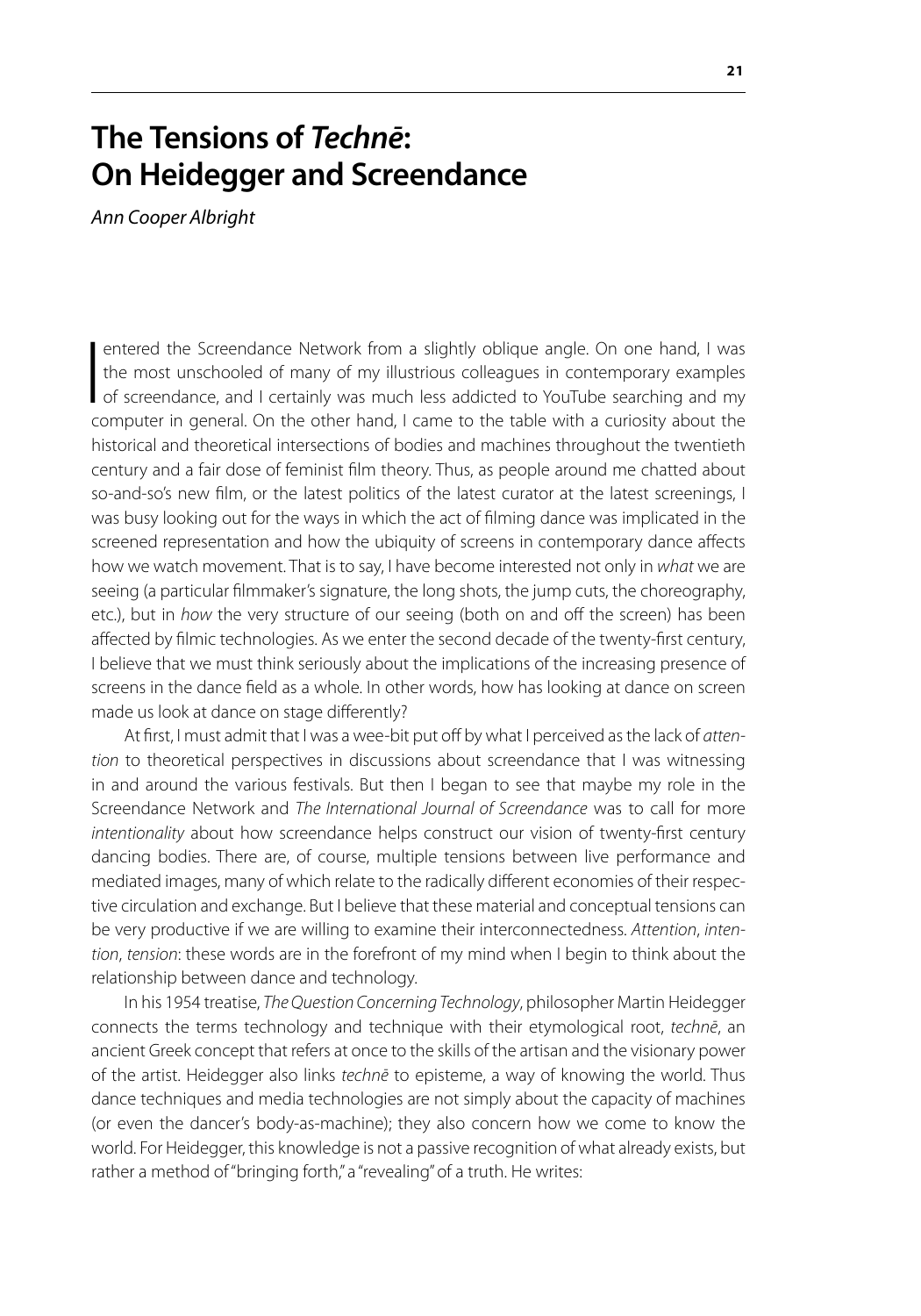Thus what is decisive in *technē* does not lie at all in making and manipulating nor in the using of means, but rather in the aforementioned revealing. It is as revealing, and not as manufacturing, that *technē* is a bringing-forth [. . .] Technology comes to presence in the realm where revealing and unconcealment takes place, where *aletheia*, truth, happens.<sup>1</sup>

Although his philosophical language is incredibly dense, and at times his use of gerunds is delightfully peculiar, what I appreciate in this essay is the idea that technology could render, rather than efface, presence—be it theatrical presence, or a more existential being-in-the-world.

My decision to curate a cluster of short responses to Heidegger's essay was prompted by a discussion in an editorial board meeting last June. There we were brainstorming which historical and theoretical essays might inspire or provoke a cluster of interesting responses. I turned to Heidegger, knowing, of course, that many people react fairly strongly to both his theoretical insights and the legacy of his association with National Socialism in Germany. And yet, despite the awkward fit of history (a lot has happened in the last 57 years) and discipline (philosophy), I felt this essay had helped me to articulate the inherent interconnectedness between dance and technologies, including the ways that dance techniques are, in fact, examples of very effective technologies of the body. Rereading the essay years later, I recognized that even back in the 1950s, Heidegger had thought through how often habit can masquerade as knowledge, as well as the intertwined issues concerning power, desire, and imagination that are embedded within the our relationship to technology. Right at the beginning of his essay, Heidegger elucidates the importance of being intentional about this relationship when he writes:

Thus we shall never experience our relationship to the essence of technology so long as we merely conceive and push forward the technological, put up with it, or evade it. Everywhere we remain unfree and chained to technology, whether we passionately affirm or deny it. But we are delivered over to it in the worst possible way when we regard it as something neutral; for this conception of it, to which today we particularly like to do homage, makes us utterly blind to the essence of technology.<sup>2</sup>

I asked four people who work as artists, screendance makers, and scholars to respond to Heidegger's *The Question Concerning Technology* from the perspective of their own interests in the field. What follows is a sequence of writings that both speak to Heidegger's essay and each other in unexpected and interesting ways. Prompted by Heidegger's use of etymology to think past the obvious, Ann Dils traces the roots of the words "screen" and "dance." These histories provide a slightly difference perspective on the term screendance which Ann uses as an opportunity to look again at *Ghostcatching*, a collaboration between Paul Kaiser, Shelley Eshkar, and Bill T. Jones about which she had written over a decade ago. In his essay, "The Sorrow and the Pithy," Kent de Spain provides a trenchant overview of Heidegger's main points, weaving into his analysis a tongue-in-cheek, but also very hopeful, commentary on the problems and possibilities of working in the folds of movement and screens. Lisa Naugle and John Crawford write about their collaboration with Active Space and the ways in which memory and illusion are called forth by their use of the latest interactive technologies. Finally, Tom Lopez channels the ancestral spirits of